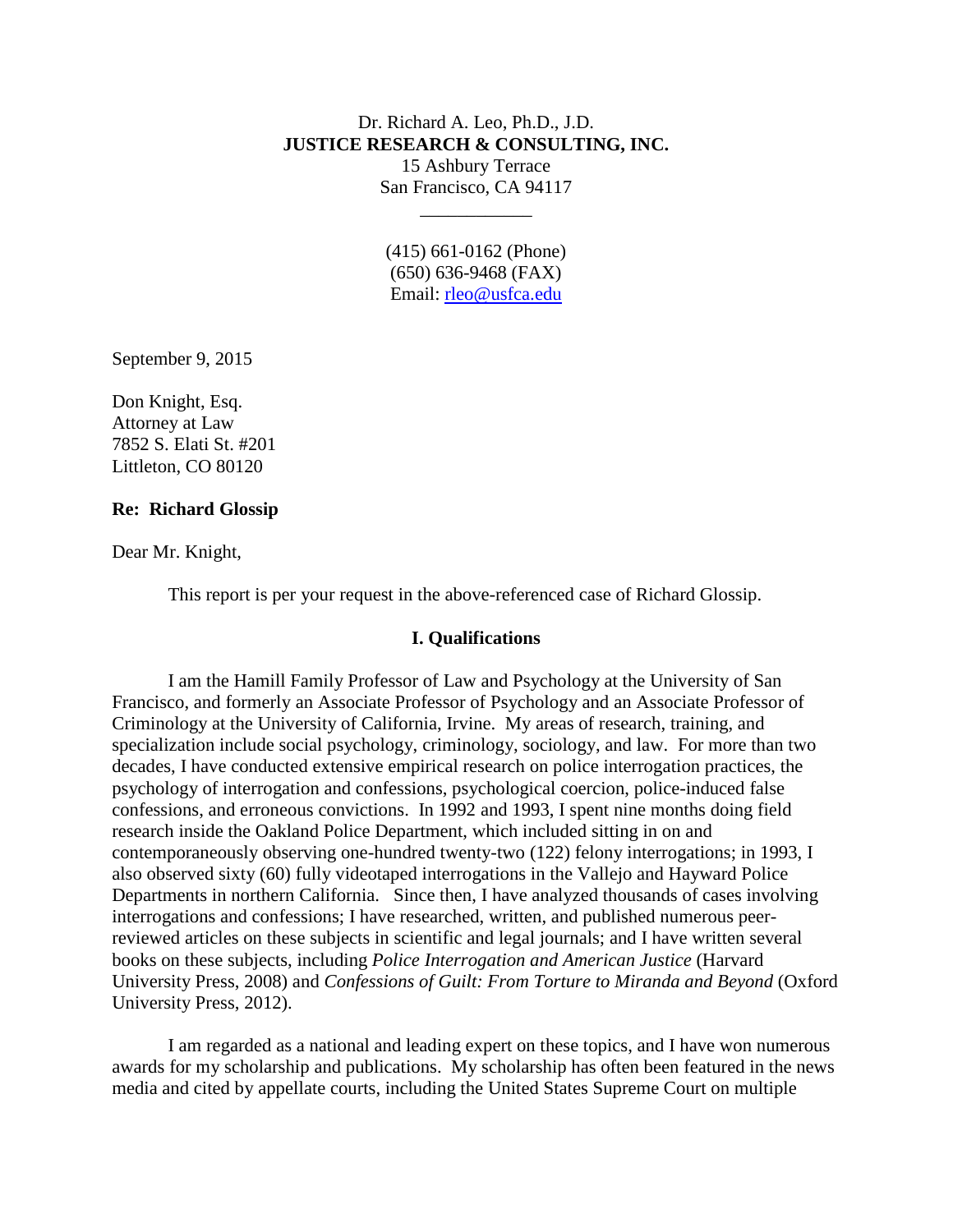occasions. To date, I have consulted with criminal and civil attorneys on more than onethousand and seven-hundred (1,700) cases involving disputed interrogations and/or confessions, and I have been qualified and testified as an expert witness more than three-hundred (300) times in state, federal, and military courts in thirty-four (34) states plus the District of Columbia, including more than two-hundred (200) times in the State of California. I have given many lectures to judges, defense attorneys, prosecutors, and other criminal justice professionals, and I have taught interrogation training courses and/or given lectures to police departments in the United States, China, and the Republic of Cyprus.

My qualifications are summarized in greater detail in my curriculum vitae, which is attached to this report. I am not being compensated for my time.

### **II. Materials Reviewed**

In conjunction with my preparation of this report, I have reviewed the following documents:

- Transcript of Interrogation of Justin Sneed (January 14, 1997)
- Report of Dr. Edith King (July 1, 1997)
- Excerpt from police report of Vern Kriethe (undated)
- Direct examination of Justin Sneed (5/26/04)
- Cross-examination of Justin Sneed (5/27/04)
- Affidavit of Michael G. Scott

# **III. Professional Opinions**

Based on the materials I have reviewed, in my professional opinion:

1) It has been well-documented in the empirical social science research literature that hundreds of innocent suspects have confessed during police interrogation to crimes (often very serious crimes such as murder and rape) that it was later objectively proven they did not commit. There is a well-established empirical field of research in the academic disciplines of psychology, criminology, and sociology on the subjects of police interrogation practices, psychological coercion, and false confessions. This research dates back to 1908; has been the subject of extensive publication (hundreds of academic journal articles, stand-alone books, and book chapters in edited volumes); has been subjected to peer review and testing; is based on recognized scientific principles, methods, and findings; and is generally accepted in the social scientific community. This research has analyzed numerous police-induced false confessions and identified the personal and situational factors associated with, and believed to cause, false confessions.<sup>[1](#page-1-0)</sup>

<span id="page-1-0"></span><sup>&</sup>lt;sup>1</sup> *See* Saul Kassin, Steven Drizin, Thomas Grisso, Gisli Gudjonsson, Richard A. Leo and Allison Redlich). "Police-Induced Confessions: Risk Factors and Recommendations" in *Law and Human Behavior*, 34, 3-38;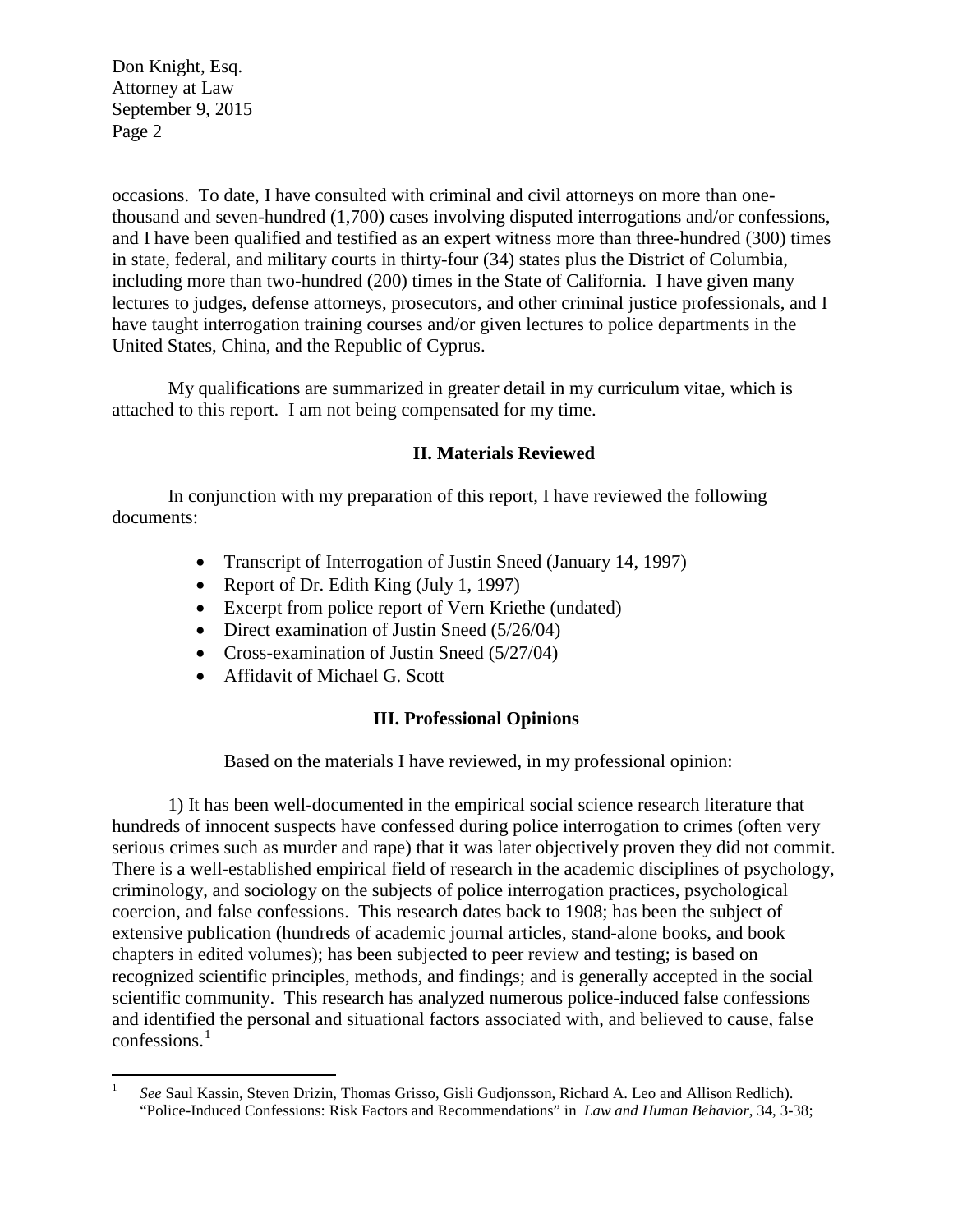$\overline{a}$ 

The fact that police-induced false confessions can and do occur has been welldocumented and is not disputed by anyone in the law enforcement or academic community. Indeed, leading police interrogation training manuals have, at least since 2001, contained entire chapters and sections on the problem of police-induced false confessions and what investigators need to know to better understand and avoid eliciting false confessions from innocent suspects.<sup>[2](#page-2-0)</sup> Social scientists have documented approximately four-hundred and fifty to five-hundred proven false confessions in America since the early  $1970s$ ,<sup>[3](#page-2-1)</sup> but this is surely an underestimate and thus the tip of a much larger iceberg for several reasons. First, false confessions are difficult for researchers to discover because neither the state nor any organization keeps records of them. Second, even when they are discovered, false confessions are notoriously hard to establish because of the factual and logical difficulties of proving the confessor's *absolute* innocence. As a result, Richard Ofshe and I coined the term "proven false confession" in 1998,<sup>[4](#page-2-2)</sup> showing that there are only four ways in which a disputed confession can be classified as proven beyond any doubt to be false: 1) when it can be objectively established that the suspect confessed to a crime that did not happen; 2) when it can be objectively established that it would have been physically impossible for the confessor to have committed the crime; 3) when the true perpetrator is identified and his guilt is objectively established; and/or 4) when scientific evidence dispositively establishes the confessor's innocence. However, only a small number of cases involving a disputed confession will ever come with independent case evidence that allows the suspect to prove his innocence beyond dispute because doing so is akin to proving the negative. The documented number of proven false confessions in the scientific research literature is, therefore, a dramatic undercount of the actual false confessions that police have elicited in the United States in recent decades. There have almost certainly been thousands (if not tens or hundreds of

Richard A. Leo (2008), POLICE INTERROGATION AND AMERICAN JUSTICE (Harvard University Press); and Gisli Gudjonsson (2003), THE PSYCHOLOGY OF INTERROGATIONS AND CONFESSIONS: A HANDBOOK (John Wiley & Sons Inc).

- <span id="page-2-0"></span><sup>2</sup> See, for example, *See* Fred Inbau, John Reid, Joseph Buckley and Brian Jayne (2001). CRIMINAL INTERROGATION AND CONFESSIONS,  $4<sup>th</sup>$  Edition (Aspen Publishers, Inc.) at 411-448; and David Zulawski and Douglas Wicklander (2002). PRACTICALASPECTS OF INTERVIEWING AND INTERROGATION, 2nd Edition (CRC Press) at 73-104.
- <span id="page-2-1"></span><sup>3</sup> The largest published study of proven false confessions to date is Steven Drizin and Richard A. Leo (2004). "The Problem of False Confessions in the Post-DNA World. *North Carolina Law Review*, 82, 891-1007*.* For a review of the literature documenting proven false confessions, see Richard A. Leo (2008), POLICE INTERROGATION AND AMERICAN JUSTICE. At that time, there were approximately two-hundred and fifty to three-hundred proven false confessions in the documented literature. Since 2004, Steve Drizin, Gillian Emmerich and I have collected an additional two-hundred proven false confessions that are the subject of an academic article we are currently drafting but have not yet submitted for publication.
- <span id="page-2-2"></span><sup>4</sup> Richard A. Leo and Richard Ofshe (1998). "The Consequences of False Confessions: Deprivations of Liberty and Miscarriages of Justice in the Age of Psychological Interrogation." *The Journal of Criminal Law and Criminology*. Vol. 88, No. 2. Pp. 429-496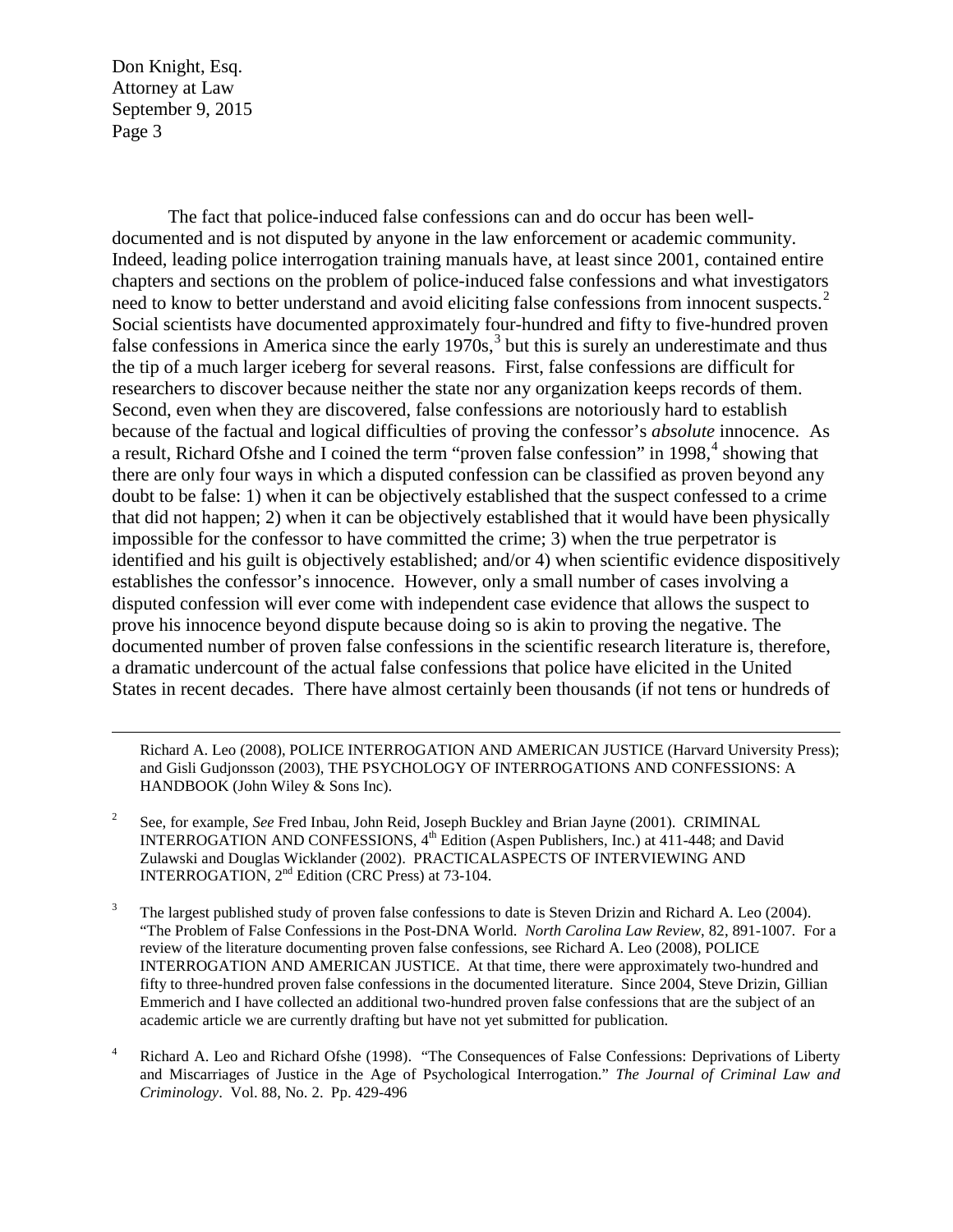thousands) more police-induced false confessions than researchers have been able to discover and classify as proven false. Indeed, in a survey of police that my colleagues and I published in 2007, police investigators themselves estimated that they elicited false confessions in 4.78% of their interrogations.<sup>[5](#page-3-0)</sup>

The subject of police interrogation and false confessions is beyond common knowledge and highly counter-intuitive.<sup>[6](#page-3-1)</sup> Police detectives receive specialized training in psychological interrogation techniques; most people do not know what these techniques are or how the techniques are designed to work (*i.e.*, move a suspect from denial to admission). In addition, most people also do not know what psychological coercion is, why some techniques are regarded as psychologically coercive, and what their likely effects are. Moreover, most people do not know which interrogation techniques create a risk of eliciting false confessions or how and why the psychological process of police interrogation can, and sometimes does, lead suspects to falsely confess. This unfamiliarity causes most people to assume that virtually all confessions are true.

The same interrogation pressures, techniques and factors that may lead an innocent person to falsely confess to a crime he did not commit may also lead a guilty person to falsely implicate an innocent third party as an accomplice.

2) In Mr. Glossip's case, my review of the materials leads me to conclude that the interrogating officers (Bemo and Cook) used interrogation techniques that could have elicited false and unreliable statements from Justin Sneed about Richard Glossip's alleged involvement in the homicide of Barry Van Treese. These included:

A*) Presumption of Guilt and Investigative Bias*. There are three important decision points in the interrogation process that are known to be linked to false confessions or statements. The first decision point is the police decision to classify someone as a suspect.<sup>[7](#page-3-2)</sup> This is important

<span id="page-3-0"></span> <sup>5</sup> Saul Kassin, Richard Leo, Christian Meissner, Kimberly Richman, Lori Colwell, Amy-May Leach, and Dana La Fon (2007). "Police Interviewing and Interrogation: A Self-Report Survey of Police Practices and Beliefs," Law and Human Behavior, 31, 381-400.

<span id="page-3-1"></span><sup>6</sup> *See* Danielle Chojnacki, Michael Cicchini and Lawrence White (2008), "An Empirical Basis for the Admission of Expert Testimony on False Confessions," *Arizona State Law Journal*, 40, 1-45; Richard A. Leo and Brittany Liu (2009). "What Do Potential Jurors Know About Police Interrogation and False Confessions?" *Behavioral Sciences and the Law*, 27, 381-399; Linda Henkel, Kimberly Coffman, and Elizabeth Dailey (2008). "A Survey of People's Attitudes and Beliefs About False Confessions," *Behavioral Sciences and the Law*, 26, 555-584; Iris Blandon-Gitlin, Kathryn Sperry, and Richard A. Leo (2011) "Jurors Believe Interrogation Tactics Are Not Likely to Elicit False Confessions: Will Expert Witness Testimony Inform Them Otherwise?" in *Psychology, Crime and Law*, 17, 239-260; and Mark Costanzo, Netta Shaked-Schroer and Katherine Vinson (2010), "Juror Beliefs About Police Interrogation, False Confession and Expert Testimony" in *The Journal of Legal Empirical Studies,* 7, 231-247.

<span id="page-3-2"></span> $<sup>7</sup>$  The second important decision point in the process occurs when the police interrogate the suspect. The third</sup> important decision point in the interrogation process occurs after the police have elicited an admission—an "I did it" statement—from the suspect.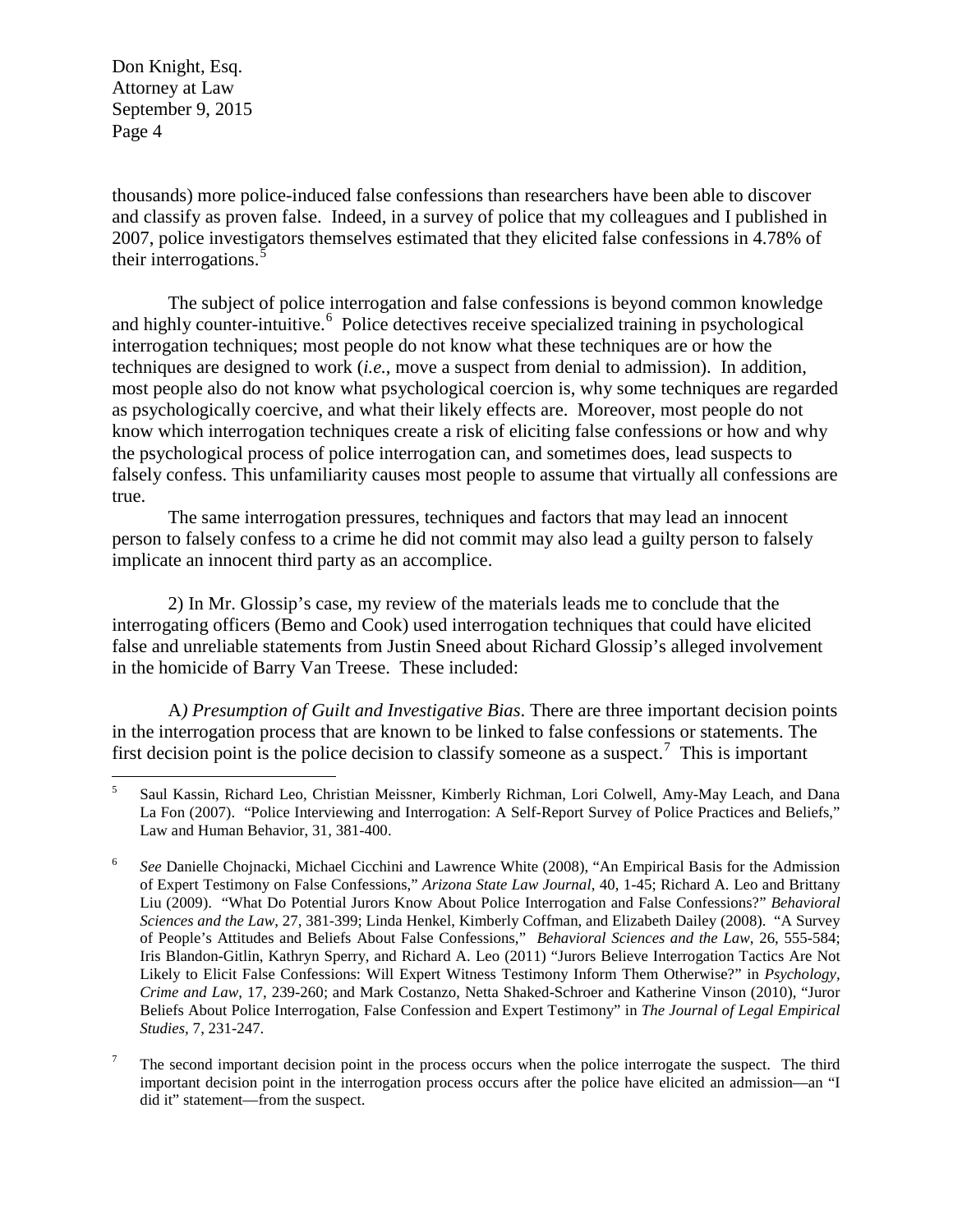because police only *interrogate* individuals whom they first classify as suspects; police *interview* witnesses and victims. There is a big difference between interrogation and interviewing: unlike interviewing, an interrogation is accusatory, involves the application of specialized psychological interrogation techniques, and the ultimate purpose of an interrogation is to get an incriminating statement from someone whom police believe to be guilty of the crime. False confessions or statements occur when police misclassify an innocent suspect as guilty and then subject him to a custodial interrogation, and are satisfied with elicitation of a version of events that, in fact, is not true. This is one reason why interrogation training manuals implore detectives to investigate their cases before subjecting any potential suspect to an accusatorial interrogation.<sup>[8](#page-4-0)</sup>

In the interrogation of Justin Sneed, investigators Bemo and Cook presumed the guilt of Richard Glossip from almost the start and sought to pressure and persuade Justin Sneed to implicate Richard Glossip in the crime.

B) *False Evidence Ploys.* Police interrogators routinely tell criminal suspects that the evidence establishes their guilt: if police possess real evidence, this is called a true evidence ploy. If police are making up, lying about, or exaggerating non-existent evidence, this is called a false evidence ploy. The social science research literature has demonstrated that false evidence ploys are virtually always present in, and substantially likely to increase, the risk of eliciting false statements, admissions and/or confessions. False evidence ploys are among the most welldocumented situational risk factors for eliciting false and unreliable statements, admissions and/or confessions.<sup>[9](#page-4-1)</sup> Many people do not know that police detectives can legally lie by pretending to have incriminating evidence that does not exist, is fabricated or is exaggerated; even those who suspect that the police may be bluffing about the evidence are likely to fear that police will manipulate evidence to prosecute them. The use of false evidence ploys can create or contribute to the suspect's perception that he is trapped, there is no way out, and that his conviction will be inevitable, thus leading to the perception that he has little choice but to agree to or negotiate the best available outcome or mitigation of punishment given the subjective reality of his situation.

<span id="page-4-0"></span> <sup>8</sup> Fred Inbau, John Reid and Joseph Buckley (1986). CRIMINAL INTERROGATION AND CONFESSIONS, Third Edition (Baltimore, MD: Williams & Wilkins) at 3 ("Prior to the interrogation, and preferably before any contact with the suspect, become thoroughly familiar with all the known facts and circumstances of the case."). See also Fred Inbau, John Reid, Joseph Buckley and Brian Jayne (2013). CRIMINAL INTERROGATION AND CONFESSIONS, 5<sup>th</sup> Edition (Burlington, MA: Jones & Bartlett Learning) at 18 ("One basic principle to which there must be full adherence is that the interrogation of suspects should follow, and not precede, an investigation conducted to the full extent permissible by the allowable time and circumstances of the particular case. The authors suggest, therefore, that a good guideline to follow is "investigate before you interrogate.").

<span id="page-4-1"></span><sup>9</sup> Saul Kassin, Steven Drizin, Thomas Grisso, Gisli Gudjonsson, Richard A. Leo and Allison Redlich). "Police-Induced Confessions: Risk Factors and Recommendations" in *Law and Human Behavior*, 34, 3-38.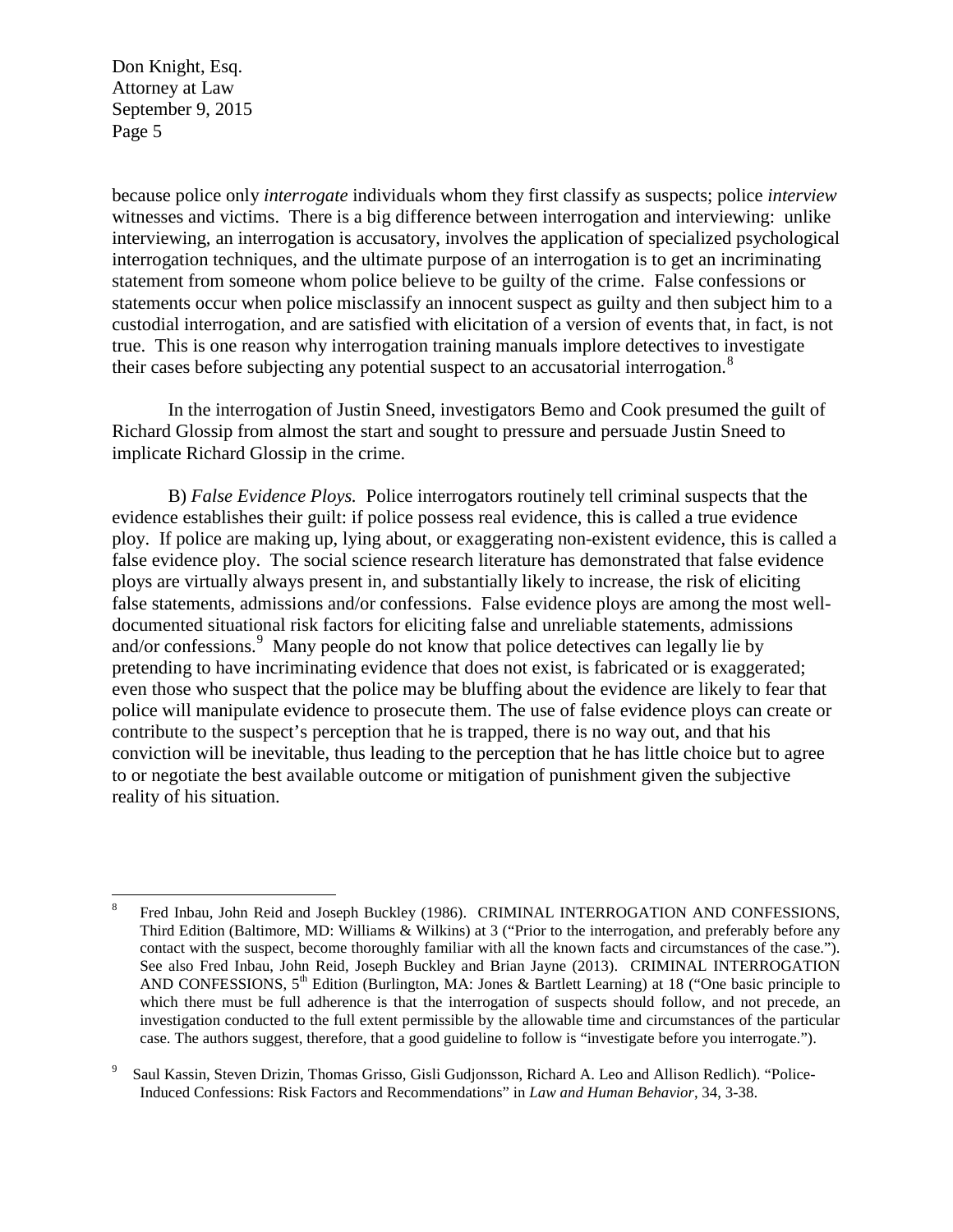In the interrogation of Justin Sneed, investigators Bemo and Cook repeatedly lied to Justin Sneed by telling him that multiple people or witnesses had implicated him in the murder of Barry Van Treese.

C) *Minimization and Maximization Techniques*. A common interrogation strategy is for investigators to portray the offense in a way that minimizes its moral, psychological and/or legal seriousness, thus lowering the perceived cost of confessing by communicating that the consequences of confessing will not be that serious. Interrogation techniques and strategies that minimize the legal seriousness of the crime, in particular, are associated with and known to increase the risk of eliciting false confessions. Such minimization strategies can imply leniency, reduced punishment, or even no punishment at all if the suspect perceives that there is no consequence to confessing (*i.e.*, either that the act to which the suspect is confessing is not a crime or that it carries little or no penalty).<sup>10</sup> Conversely, interrogation techniques and strategies that maximize the legal seriousness of the crime – i.e., suggest that the suspect will face a bad or perhaps the worst possible outcome if he or she does not make or agree to an incriminating statement -- are also associated with and known to increase the risk of eliciting false confessions. Such maximization strategies can imply harsher treatment, confinement, punishment, sentencing and/or other negative outcomes if the suspect fails to comply and confess.

In the interrogation of Justin Sneed, investigators Bemo and Cook repeatedly tell him that he will be made the scapegoat for the crime if he does not confess, implying that he will receive the harshest punishment if he does not confess to it (maximization); they repeatedly suggest that Richard Glossip is the one who put him up to it; and they tell him that he can get this straightened out and that if he did not mean to do it, they can tell this to the district attorney (minimization). They also tell him that if he does not confess, many other witnesses will come forward and testify against him (maximization).

3) *Police Suggestion, Leading Questions and Scripting*. Police investigators are trained to find the truth, not to create it. The suggestion that Richard Glossip was involved in the homicide of Barry Van Treese first came from investigators Bemo and Cook, not Justin Sneed. The investigators feed Justin Sneed their theory that Richard Glossip was the mastermind of this homicide, and they repeatedly tell him that Richard Glossip was putting the crime on him.

4) *Multiple Inconsistent and Contradictory Accounts*. In his interrogation on January 14, 1997, Justin Sneed ended up giving 4 different versions of what he knew and what allegedly occurred in the homicide of Barry Van Treese. He then made a plea bargain in which he made a deal with the prosecution to testify against Richard Glossip to spare himself from the death penalty and receive a sentence of life without parole instead. Then, in the two trials of Richard

<span id="page-5-0"></span><sup>&</sup>lt;sup>10</sup> Saul Kassin, Steven Drizin, Thomas Grisso, Gisli Gudjonsson, Richard A. Leo and Allison Redlich). "Police-Induced Confessions: Risk Factors and Recommendations" in *Law and Human Behavior*, 34, 3-38.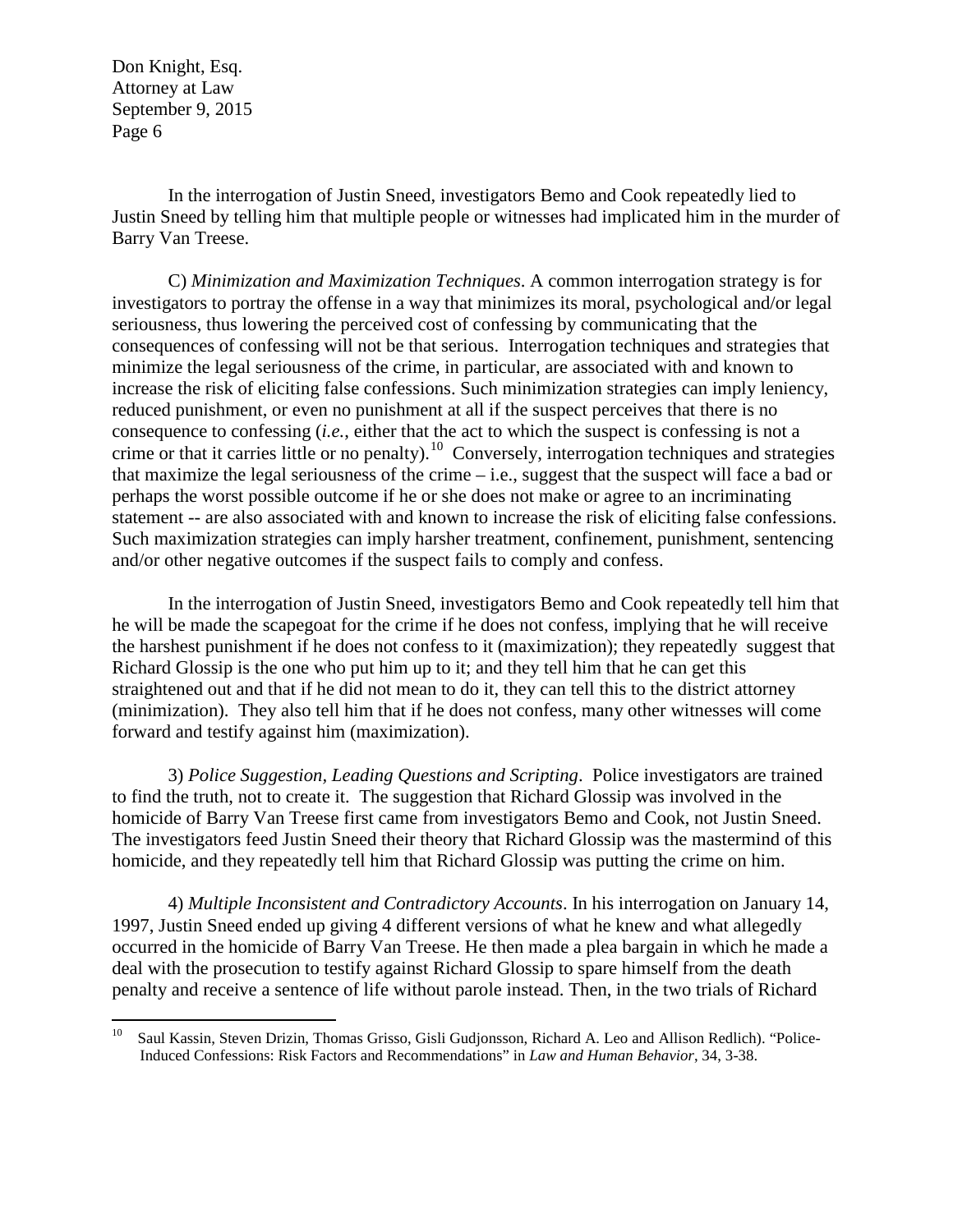Glossip, he ultimately ended up giving 3 other different versions of the crime. Finally, his mother has told an investigator for the defense that, in the early days following his arrest, he gave yet another story to her in letter. Multiple and inconsistent versions of an offense are one possible indicator of a confession's potential unreliability. Justin Sneed gave the following 8 different accounts:

Account # 1: That he did not know what to say about the death of Barry Van Treese

Account # 2: That he did not kill Barry Van Treese

Account # 3: That he killed Barry Van Treese, but that he had not intended to kill him but only to steal money from him

Account # 4: That Richard Glossip had asked him to kill Barry Van Treese so that he could run the motel, or for money.

Account # 5: That, following the killing, Richard Glossip told Justin Sneed to purchase trash bags, a hacksaw, and muriatic acid: the acid would be used to melt the body, the saw to cut it up, and the trash bags to carry it away.

Account # 6: That Richard Glossip told Justin Sneed prior to January 1997, to kill Barry Van Treese where he was in the motel boiler room with a hammer that happened to be nearby. Justin was able to refuse this command. Later, in January, Sneed agreed to follow Richard's orders to beat Van Treese to death with a baseball bat because of the way Richard Glossip had raised his voice. Sneed also said in this testimony that there was no plan given to him as to how the murder and disposition of the body would go. Richard just gave him one order at a time. Finally, Sneed also stated, for the first time, that he also stabbed Van Treese with a knife that he carried with him that night.

Account # 7: That Richard Glossip actually had a plan, and communicated that plan to Sneed. The plan was for Sneed to kill Barry Van Treese and that Richard Glossip agreed it was Richard's job to clean up the room after the homicide.

Account # 8: That there were others (besides Richard Glossip and Justin Sneed) involved in the homicide of Barry Van Treese, and that those involved would be high ranking figures.

### **IV. Evaluating the Reliability of Incriminating Statements, Admissions and Confessions**

In addition to studying the psychology of police interrogation and the correlates and causes of false confessions from the innocent, scientific researchers have also analyzed the patterns, characteristics and indicia of reliability in true and false confession cases. To evaluate the likely reliability or unreliability of an incriminating statement, admission or full confession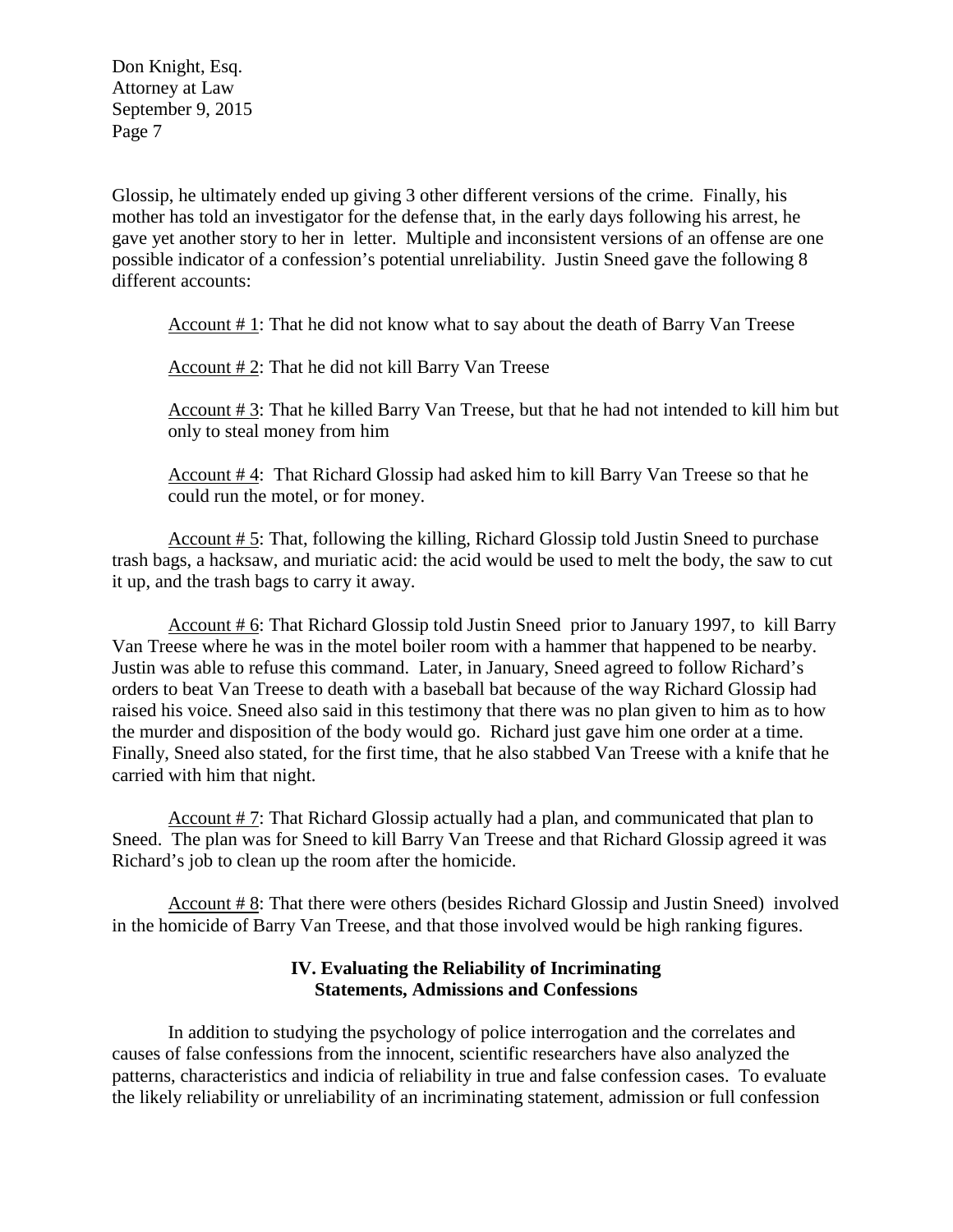from a suspect, scientific researchers analyze the fit between the suspect's post-admission narrative and the crime facts and/or corroborating evidence derived from the confession (*e.g.*, location of the missing murder weapon, loot from a robbery, the victim's missing clothing, etc.). $^{11}$  $^{11}$  $^{11}$ 

The purpose of evaluating the fit between a suspect's post-admission narrative and the underlying crime facts and derivative crime evidence is to test the suspect's actual knowledge of the crime. If the suspect's post-admission narrative corroborates details only the police know, leads to new or previously undiscovered evidence of guilt, explains apparent crime fact anomalies and is corroborated by independent facts and evidence, then the suspect's postadmission narrative objectively demonstrates that he possesses the actual knowledge that would be known only by the true perpetrator and therefore is strong evidence of guilt. If the suspect cannot provide police with the actual details of the crime, fails to accurately describe the crime scene facts, cannot lead the police to new or derivative crime evidence, and/or provides an account that is full of gross errors and disconfirmed by the independent case evidence, then the suspect's post-admission narrative demonstrates that he fails to possess the actual knowledge that would be known only by the true perpetrator and is therefore strongly consistent with innocence. Indeed, absent contamination, the fit between the suspect's post-admission narrative and both the crime scene facts and the derivative crime evidence therefore provides an objective basis for evaluating the likely reliability of the suspect's incriminating statements.

The well-established and widely accepted social science research principle of using the fit standard to evaluate the validity of a confession statement is also a bedrock principle of criminal investigation within law enforcement. Properly trained police detectives realize that an "I did it" statement is not necessarily evidence of guilt and may, instead, turn out to be evidence of innocence. For example, in high-profile murder cases, police regularly screen out volunteered confessions by seeing whether or not the person can tell the police details known only to the perpetrator or lead the police to derivative crime evidence that either corroborates, or fails to demonstrate, the person's guilty knowledge. Police often keep particularly heinous or novel aspects of the crime from the press so that they can be used to demonstrate a confessor's guilty knowledge. Police sometimes deliberately include an error in media releases or allow incorrect statements to go uncorrected so that a true perpetrator will be able to demonstrate his personal knowledge of the crime. In other types of cases, police detectives regularly rely upon the fit standard to identify a true admission that might be mixed in with a collection of volunteered statements.

<span id="page-7-0"></span><sup>&</sup>lt;sup>11</sup> *See* Richard Ofshe and Richard A. Leo (1997) "The Social Psychology of Police Interrogation: The Theory and Classification of True and False Confessions." *Studies in Law, Politics & Society*, Vol. 16. Pp. 189-251; and Richard A. Leo and Richard Ofshe (1998). "The Consequences of False Confessions: Deprivations of Liberty and Miscarriages of Justice in the Age of Psychological Interrogation" *The Journal of Criminal Law and Criminology*. Vol. 88, No. 2. Pp. 429-496.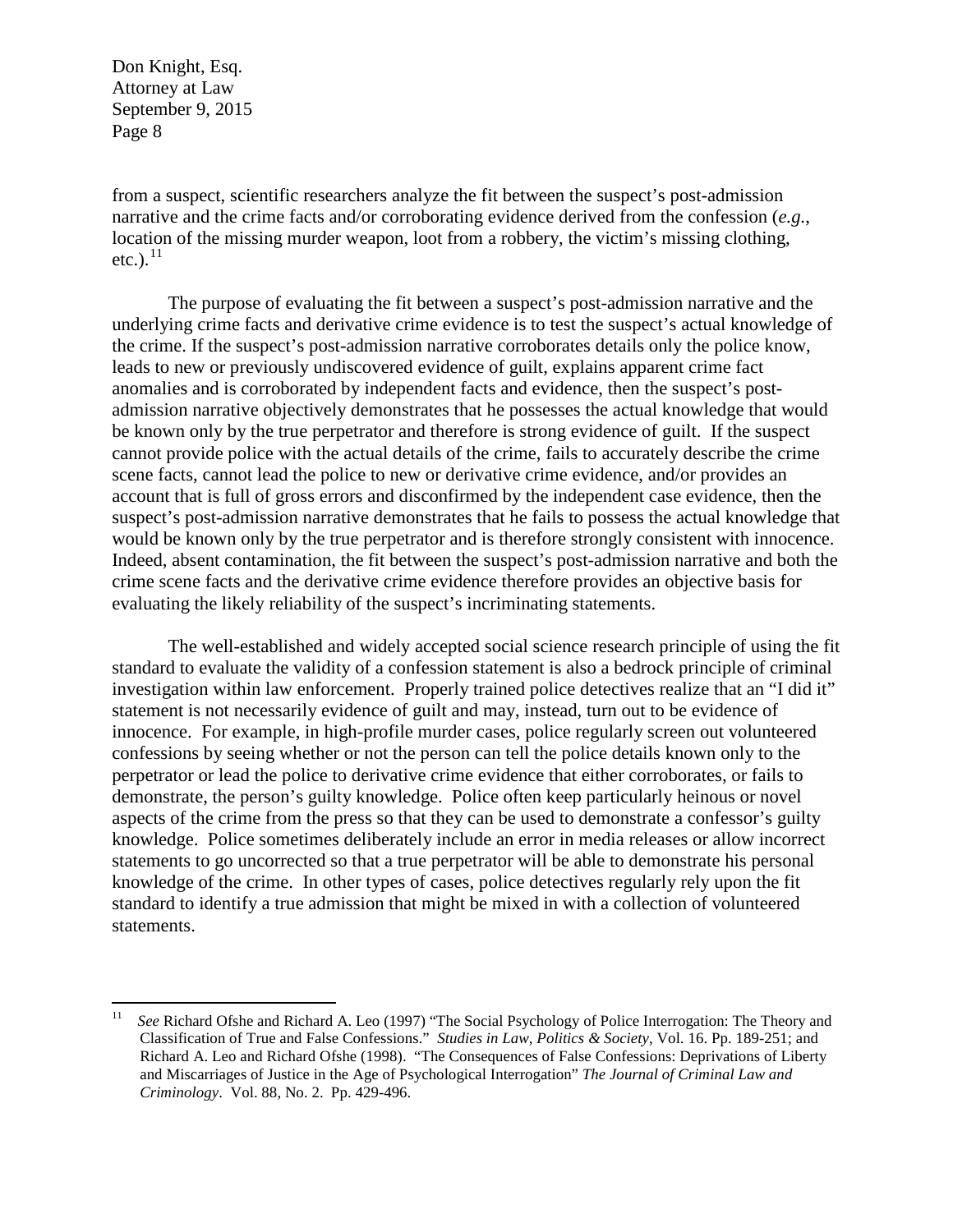Using the fit standard to evaluate the validity of a suspect's incriminating statements, admissions or confessions is a bedrock principle of law enforcement because police detectives realize that seeking corroboration during the post-admission phase of interrogation is essential to proper investigative work.<sup>[12](#page-8-0)</sup> This is because it is a fundamental principle of police investigation that true explanations can be supported and false explanations cannot be supported (assuming no contamination has occurred), and because false explanations will not fit the facts of the crime, lead to derivative evidence or be corroborated by independent evidence.

Moreover, post-admission narrative analysis and the fit standard are central to proper criminal investigation because properly-trained detectives should realize that the purpose of detective work is not to clear a crime or get a conviction, but to carefully collect evidence in a way that will lead to the arrest, prosecution and conviction of the guilty while at the same time ensuring that no innocent individual is wrongly arrested, prosecuted or convicted.

A suspect's post-admission narrative therefore provides a gold mine of potential evidence to the unbiased, properly-trained detective who is seeking to ferret out the truth. If the suspect is guilty, the collection of a detailed post-admission narrative will allow the detective to establish the suspect's guilt beyond question, both by demonstrating the suspect's actual knowledge and by corroborating the suspect's statements with derivative evidence. Properly-trained detectives realize that the strongest form of corroboration comes through the development of new evidence using a suspect's post-admission narrative. While it is not possible to verify every postadmission narrative with the crime facts, a skillful interrogator will seek as much verifiable information about the crime as he can elicit. The more verifiable information elicited from a suspect during the post-admission period and the better it fits with the crime facts, the more clearly the suspect demonstrates his responsibility for the crime.

If the suspect is innocent, the detective can use the suspect's post-admission narrative to establish his lack of knowledge and thus demonstrate his likely or certain innocence. Whereas a guilty suspect can corroborate his admission because of his actual knowledge of the crime, the innocent suspect cannot. The more information the interrogator seeks, the more frequently and clearly an innocent suspect will demonstrate his ignorance of the crime. His answers will turn out either to be wrong, to defy evaluation, or to be of no value for discriminating between guilt and innocence. Assuming that neither the investigator nor the media have contaminated the suspect by transferring information about the crime facts, or that the extent of contamination is known, the likelihood that his answers will be correct should be no better than chance. Absent contamination, the only time an innocent person will contribute correct information is when he makes an unlucky guess. The likelihood of an unlucky guess diminishes as the number of possible answers to an investigator's questions grows large. If, however, his answers about

<span id="page-8-0"></span><sup>&</sup>lt;sup>12</sup> Fred Inbau, John Reid, Joseph Buckley and Brian Jayne (2013). CRIMINAL INTERROGATION AND CONFESSIONS,  $5^{th}$  Edition (Burlington, MA: Jones & Bartlett Learning) at 354-360.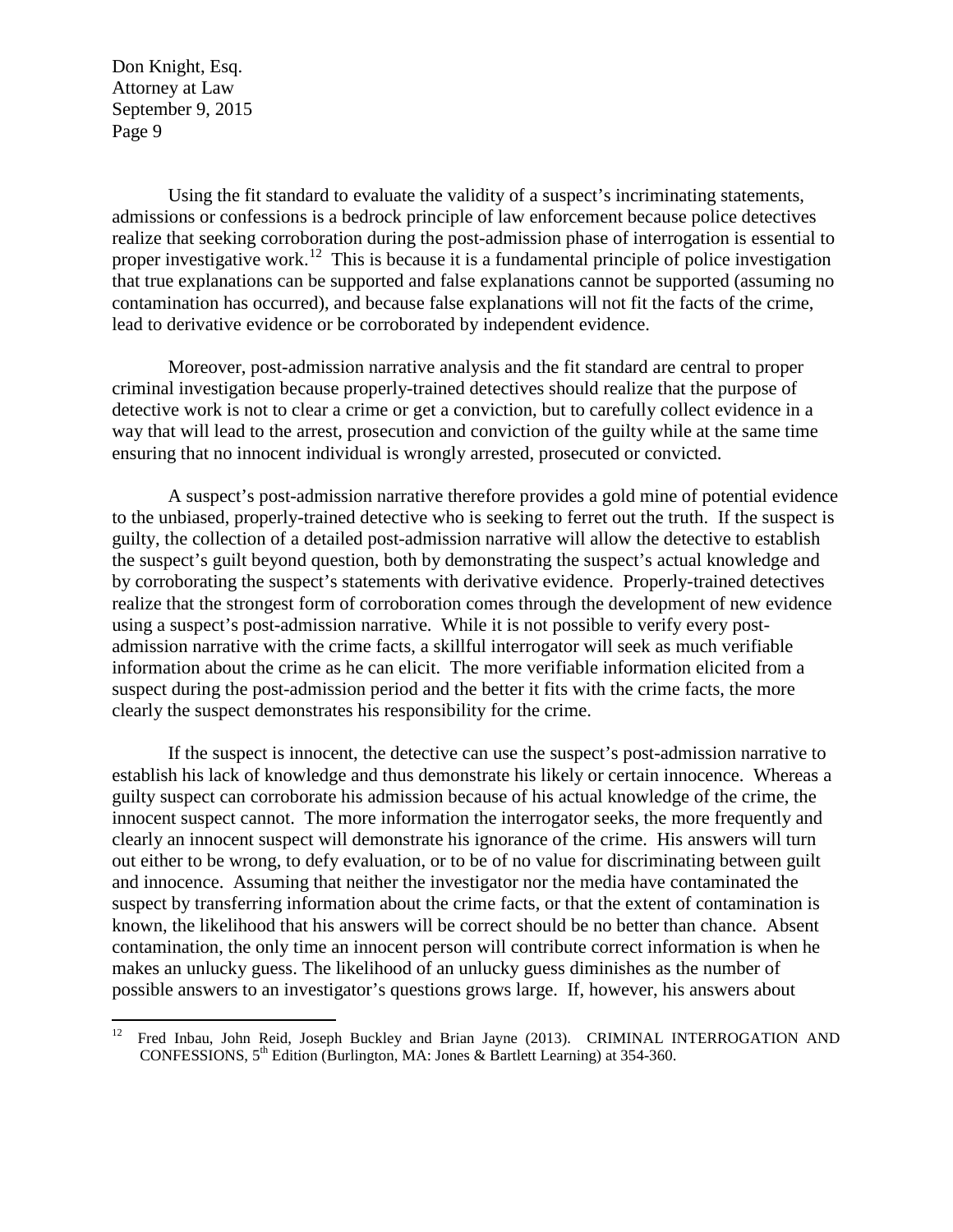missing evidence are proven wrong, he cannot supply verifiable information that should be known to the perpetrator, and he inaccurately describes verifiable crime facts, then the postadmission narrative provides evidence of innocence.

This, of course, assumes that the suspect's knowledge of the crime has not been contaminated by the media, community gossip, the police or some other source with inside knowledge about crime details. If a suspect has learned unique or non-public crime facts from one of these sources, then the fact that his confession contains these details is, of course, not indicative of pre-existing knowledge or probative of guilt. This problem is discussed in detail in the following section.

### **V. The Problem of Contamination**

The post-admission narrative process is about more than merely eliciting information from the suspect. Investigators in practice have been observed to shape the suspect's narrative to make the confession as persuasive as possible and to enhance the chances of conviction.<sup>[13](#page-9-0)</sup> In this way, confessions are scripted or constructed by interrogators. A persuasive crime narrative requires an explanation of why the crime happened— the motives and explanations of the suspect for committing the crime. It also should contain a statement of the suspect's emotions, not only his or her emotions at the time of committing the crime, but also the shame, regret, or remorse the suspect now feels for having committed the crime. Interrogators are also trained to get the suspect to cleanse the interrogation process, usually by providing statements to the effect that the confession was voluntary. Interrogators will ask the suspect, usually after the suspect's resistance has been broken down and he has been made to believe that it is in his best interests to confess, whether the suspect was treated well, given food and drink, bathroom breaks, and other comforts, and whether any promises or threats were made to the suspect. Finally, and perhaps most importantly, interrogators seek to ensure that the confession contains both general and specific crime knowledge—the details of the crime that only the true perpetrator should know.

The problem of contamination in false confession cases arises when the interrogator pressures a suspect during the post-admission narrative phase to accept a particular account of the crime story—one that usually squares with the interrogator's theory of how the crime occurred—and then suggests crime facts to the suspect, leads or directs the suspect to infer correct answers, and sometimes even suggests plausible motives for committing the crime.<sup>[14](#page-9-1)</sup> Because they are trained to presume the guilt of those whom they interrogate, American police assume that they are interrogating suspects who already know the correct crime facts. But this is not true when they are mistakenly interrogating an innocent person.

<span id="page-9-0"></span><sup>&</sup>lt;sup>13</sup> Richard A. Leo (2008). POLICE INTERROGATION AND AMERICAN JUSTICE (Harvard University Press) at 165-194.

<span id="page-9-1"></span><sup>&</sup>lt;sup>14</sup> Richard A. Leo (2008), POLICE INTERROGATION AND AMERICAN JUSTICE (Harvard University Press).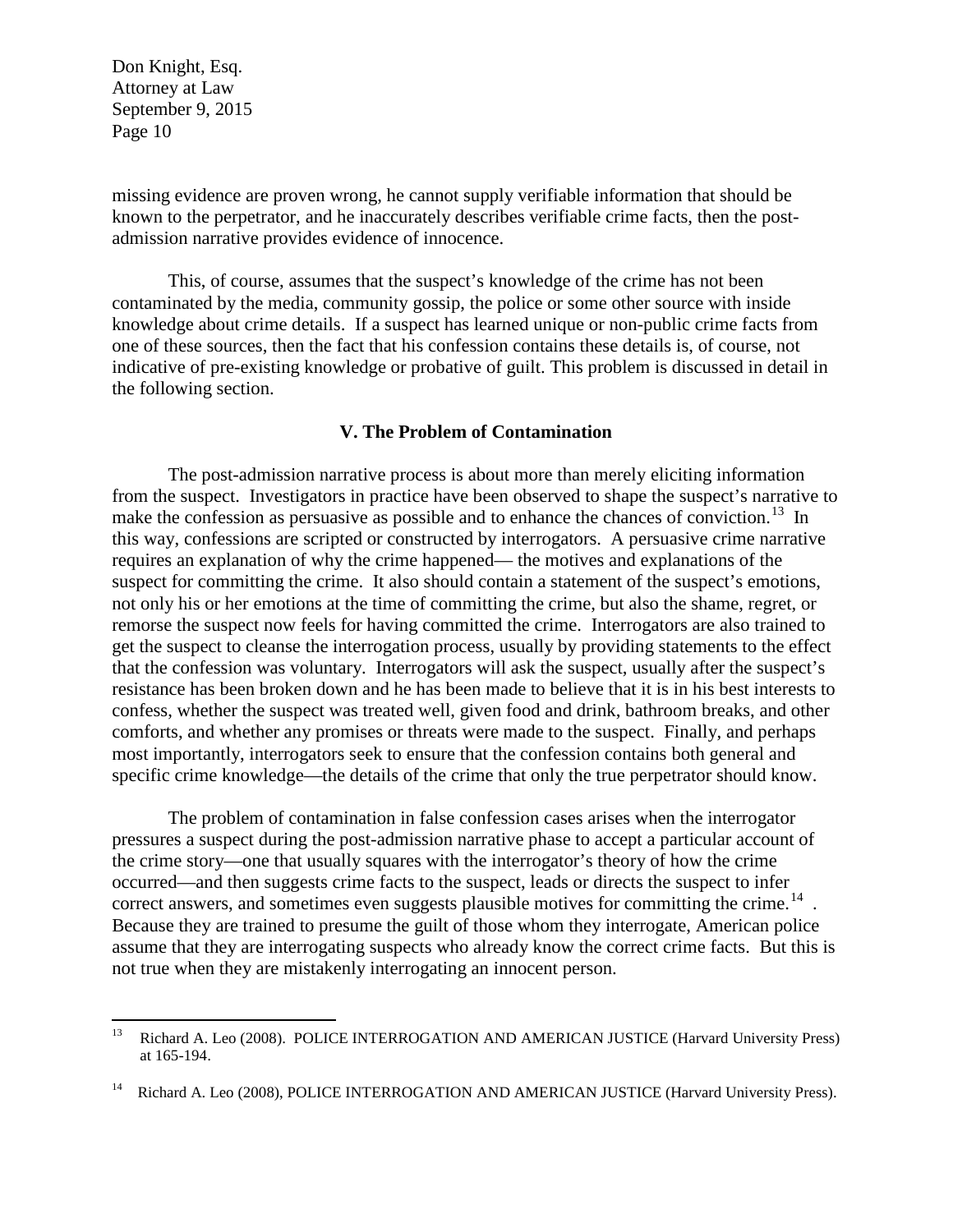Instead, the innocent suspect is pressured to use facts disclosed to him by his interrogators in order to construct a plausible-sounding confession and post-admission narrative. Indeed, the presence of these details in the suspect's confession falsely gives the suspect's narrative credibility and the appearance of corroboration. After police interrogators have contaminated the suspect with non-public crime facts, they often attribute "guilty knowledge" to the suspect when he repeats back and incorporates into his confession the very facts that they first educated him about. One researcher has called these contaminated details "misleading specialized knowledge."<sup>[15](#page-10-0)</sup> In many false confession cases, police and prosecutors argue that the suspect's confession corroborates his guilt because he "knows facts only the true perpetrator would know," even though the suspect first learned these facts from his interrogators. Of course, if the interrogation process is not electronically recorded, the interrogator is free to assert that these crime facts were volunteered by the suspect and the trial devolves into a swearing contest between the suspect and the interrogators over who was the source of the details in the confession. If the entire process is recorded, however, then it may be possible to trace the contamination.

Researchers have found that contamination by police regularly occurs in interrogationinduced false confession cases. In a study of the first two-hundred and fifty (250) postconviction DNA exonerations of innocent prisoners in the American criminal justice system, Professor Brandon Garrett of the University of Virginia Law School showed that this pattern was present in 95% of the false confession cases in this data set (38 of 40 cases). In other words, in the overwhelming majority of these proven false confession cases, police interrogators fed the suspect unique non-public facts that "only the true perpetrator would know," but the prosecutor erroneously alleged that the suspect volunteered these facts and that the suspect thereby corroborated the reliability of his confession. But because the jury in each case mistakenly believed the prosecutor rather than the defense, each of the confessors was convicted, and in each of these cases the defendant's innocence (and the falsity of the confession) was only proven many years later by DNA.<sup>16</sup> In a recent follow-up study more recent false confession DNA exonerations, Garrett found that another 21 of 23 (91%) were contaminated.<sup>[17](#page-10-2)</sup>

In sum, the problem of contamination means that when applying the fit test to assess the reliability of the confession, it is essential to separate out the contaminated facts from the facts that unquestionably were provided by the suspect.

<span id="page-10-0"></span><sup>&</sup>lt;sup>15</sup> Gisli Gudjonsson (2003), THE PSYCHOLOGY OF INTERROGATIONS AND CONFESSIONS: A HANDBOOK (John Wiley & Sons Inc).

<span id="page-10-1"></span><sup>&</sup>lt;sup>16</sup> Brandon Garrett (2011). CONVICTING THE INNOCENT (Harvard University Press)

<span id="page-10-2"></span><sup>17</sup> Brandon Garrett (2015). "Contaminated Confessions Revisited," Forthcoming in *University of Virginia Law Review*.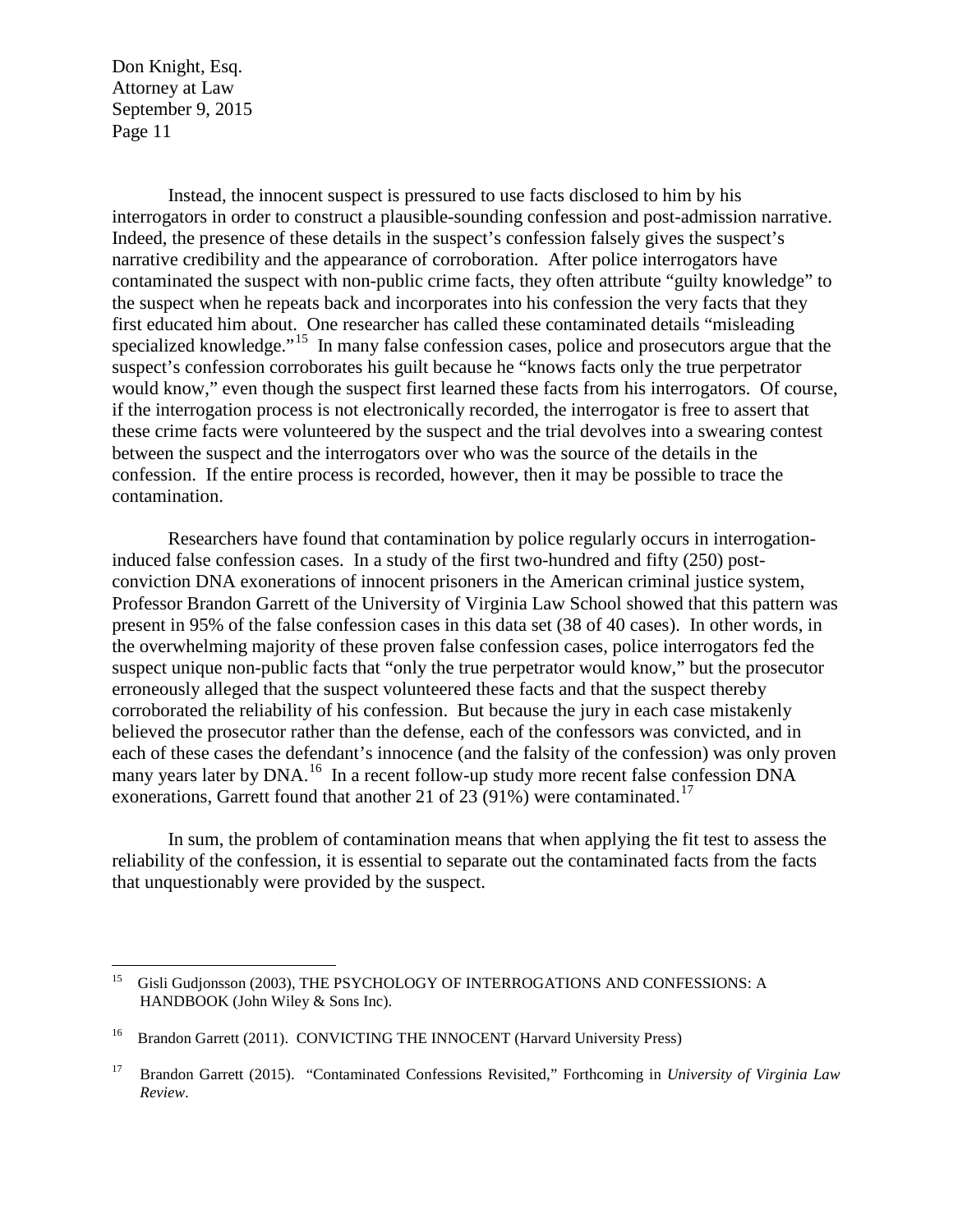### **VI. Conclusion**

In conclusion, based on my detailed analysis above, it is my professional opinion that:

1) It has been well-documented in the empirical social science research literature that hundreds of innocent suspects have confessed during police interrogation to crimes (often very serious crimes such as murder and rape) that it was later objectively proven they did not commit. The same interrogation pressures, techniques and factors that may lead an innocent person to falsely confess to a crime he did not commit may also lead a guilty person to falsely implicate an innocent third party as an accomplice.

2) Investigators Bemo and Cook presumed the guilt of Richard Glossip in their interrogation of Justin Sneed, and their guilt-presumptive and directive interrogation of Justin Sneed suffered from tunnel vision, confirmation bias and investigative bias

3) Investigators Bemo and Cook used several interrogation techniques on Justin Sneed that, based on decades of social science research, could have caused Justin Sneed to make or agree to a false statement, and falsely implicate Richard Glossip. These interrogation techniques included false evidence ploys, minimization, and maximization.

4) Justin Sneed gave multiple inconsistent and contradictory accounts of his involvement, and Richard Glossip's alleged involvement, in the homicide of Barry Van Treese. These accounts do not fit with one another, or the crime scene facts, and thus are one indicator of the potential unreliability of Sneed's statements implicating Richard Glossip in this case. As described in more detail above, Sneed ultimately gives eight different accounts of his and Richard Glossip's alleged involvement (or non-involvement) in the murder of Barry Van Treese. The suggestion that Richard Glossip was involved in the murder of Barry Van Treese – which everyone agrees Justin Sneed committed alone – first came from investigators Bemo and Cook, who were seeking to pressure and persuade Sneed to adopt their pre-existing theory of the crime (i.e., that it was masterminded by Richard Glossip, even though no evidence supported this theory when they were interrogating Justin Sneed and pressuring him to parrot it back to them).

The opinions I express in this report are based on my own knowledge, research, and publications; research and publications in the field; and the case-specific information and evidence that has been provided to me. Should any additional information or testimony come to my attention, I reserve the right to modify any opinions expressed herein accordingly.